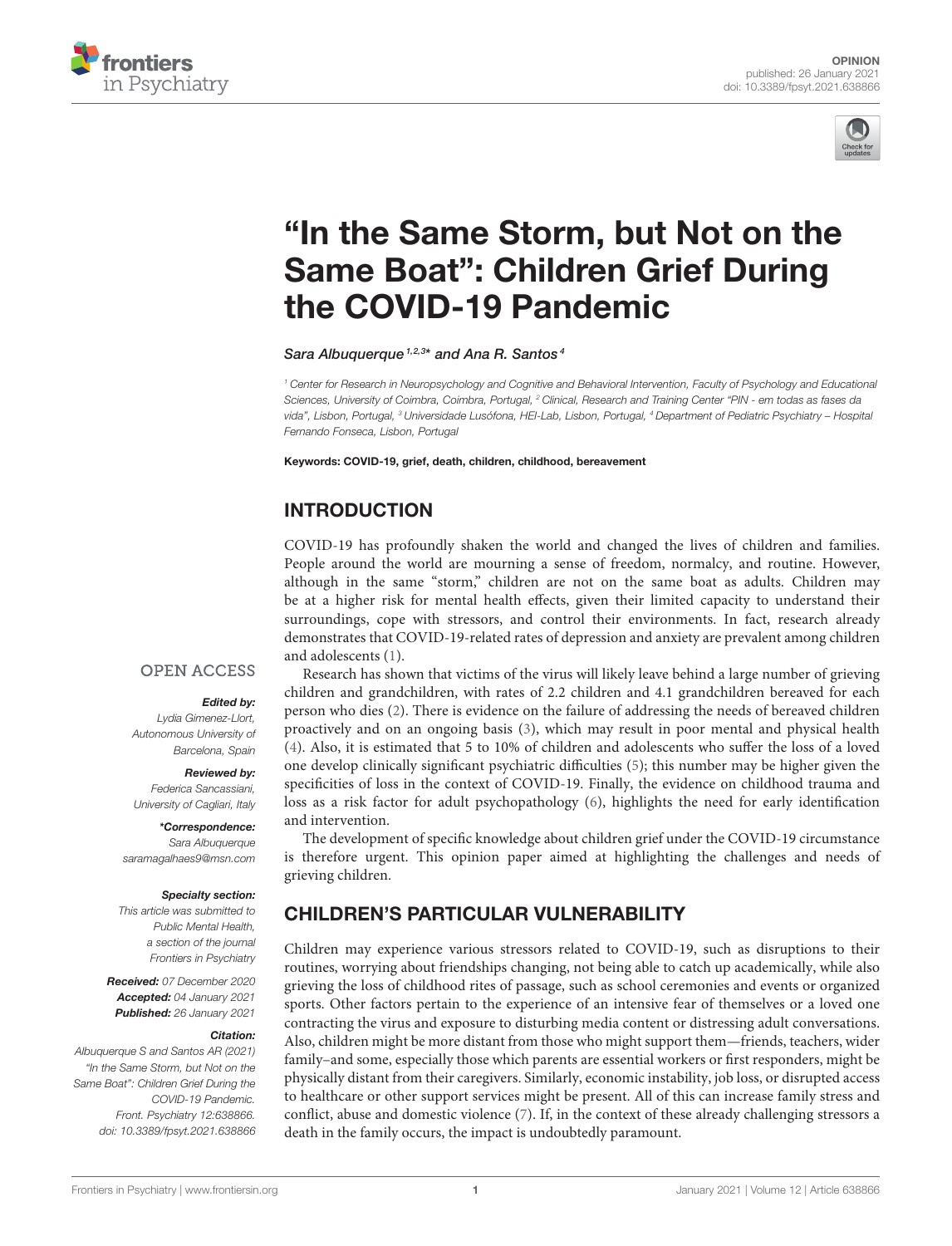The particular circumstances associated with COVID-19 deaths may constitute a significant risk factor for children's grief process, as studies have shown that unexpected and sudden losses or contexts of multiples deaths in the family are particularly impactful, even in the absence of previous psychological vulnerability [\(8\)](#page-2-7). In the current context, people may sicken and die quite swiftly and a sense of unpredictability and shock may prevail, even if the person that died had already a frail physical health. Also, children won't be able to spend time with their dying relative or possibly attend the funeral due to sanitary restrictions.

In addition, children may be dealing with this for the first time, and therefore have less knowledge on life and death issues. They are more prone to misinterpret the available information and, personally, have no roadmap regarding expected feelings, reactions and possible coping strategies. Also, the tendency that younger children have to live more in the present, with moments of expression of suffering being more transitory, might contribute to underestimate the impact of the loss [\(9\)](#page-2-8).

Other aspects that may contribute to this underestimation are the misperception that the loss was somewhat expected (e.g., due to the advance age or pre-existing illness of the deceased), the social stigma against the COVID-19 patients and their families [\(10\)](#page-2-9) and the dehumanization of death as it is simply presented as statistics.

### EMOTIONAL REGULATION CHALLENGES IN GRIEVING CHILDREN

Children are observed to express their sadness and anger in a sporadic manner, interspersed with long periods of normal behavior and activity such as play [\(11\)](#page-2-10). These transitions between bursts of sadness and normal behavior resemble the concept of oscillation in the Dual Process Model [\(12\)](#page-2-11), defined as a back and forth in focusing feelings of grief and loss (Loss coping orientation–LO) and coping with everyday life stressors and taking a "time off" from grieving (Restoration coping orientation–RO).

The circumstances of death and dying in the current context may pose particular challenges to this important self-regulatory strategy. Firstly, children are in nature more restorative but access to activities (e.g., play dates with friends, sports, extra-curricular activities) that might contribute to respite from the sadness and loss, are currently more limited. On the other hand, the deathrelated cues (masks, stories of people affected by COVID, media exposure) may compromise RO coping as children are constantly being reminded of the death [\(7\)](#page-2-6).

To make this context even more complex, not only has the child suffered a significant loss, but the person they would usually turn to—their parents–may be too distressed to provide adequate support. Parents may be experiencing an overload of RO stressors [\(13\)](#page-2-12), as some may be faced with job or financial uncertainties; and juggling multiple roles and needs at the same time (e.g., working from home and having to care for the children at the same time). Parents may also be grieving a significant loss themselves (e.g., loss of partner or loss of their mother or father). Children rely deeply on the functioning of the parent, who is vital in modeling, supporting and giving permission for the child's grieving [\(14\)](#page-2-13). The perception of vulnerability in the parents and the will to protect them may stop children from talking about their reactions [\(15\)](#page-2-14), which may compromise the focus in LO coping strategies. Similarly, missing final moments with the loved one, not having the chance to say goodbye and participating in the funeral may contribute to feelings that the person's death doesn't feel real and that something is unfinished or unresolved [\(16\)](#page-2-15).

### CHALLENGES IN IDENTIFYING CHILDREN AT GREATER RISK

Early and accurate identification of mental health problems is key to early intervention. However, identifying children's maladaptive grief is challenging. Firstly, there may be symptoms and behaviors with significant impact but that they do not recognize as being related to the loss [\(9\)](#page-2-8). Typically, these reactions take the form of physical symptoms or maladaptive behaviors that can mimic other mental health issues; for example, it can manifest as aggressive or oppositional behavior and be mislabeled with oppositional defiant disorder.

Also, predictions of delayed grief—suppressed, postponed or inhibited grief responses—have been proposed [\(17\)](#page-2-16) and this may be a particular risk for children. A mediating factor in this type of reaction is the lack of social support at the time of loss [\(9\)](#page-2-8), which may be exacerbated due to current social restrictions and depletion of emotional resources in the caregivers (e.g., parents).

Finally, loss in childhood should be examined in the context of a child's cognitive, emotional, and social development [\(18\)](#page-2-17). As children's development is ongoing, so is their grief. Feelings of loss are often continually processed as children gain more understanding of their loss [\(19\)](#page-2-18). Therefore, children grief can manifest in different ways throughout their development and lifespan, adding complexity to its adequate evaluation.

# THE VALUE OF INFORMATION AND **COMMUNICATION**

Research had shown that children want to receive more information about the death from their parents as they went through the grieving process [\(20\)](#page-2-19). Having access to information, with the due cautions, in the context of the pandemic, is especially important as the scenarios are often unpredictable and constantly changing. Therefore, it is important to reflect on the potential obstacles to this communication. Adults may believe that by not speaking, they are protecting the child, as if this protection relieved the pain and changed the reality of the loss [\(16,](#page-2-15) [21\)](#page-2-20). Also, it might be helpful for adults to gain awareness of their patterns of coping strategies with their own suffering and death and how these may impede connecting and communicating with the child. Children of all ages often know more about what is happening than adults realize [\(21\)](#page-2-20); they might overhear conversations or phone calls; they can be given information—not always accurate—by others; and very often they intuitively pick up on changes in their family's mood and emotions. Children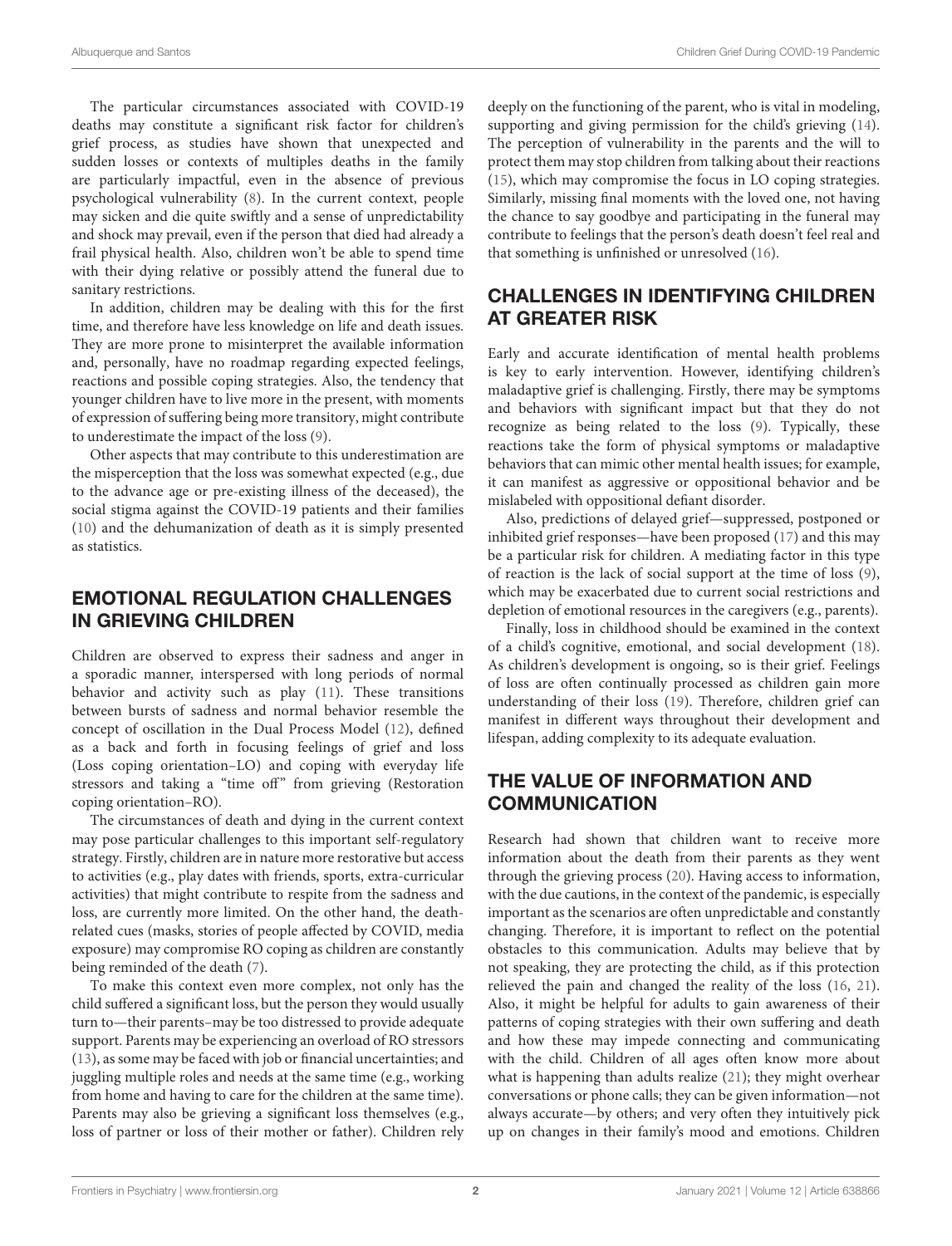depend on their parents or significant adults to acquire their information about the world, to learn about what to do with their emotional pain and to access the truth. However, balancing truth with reassurance is critical [\(9\)](#page-2-8). In the current context it is important to provide information about the virus, its different effects on the body and stages of the loved one's illness, and on the death, always in line with the needs and questions of the child.

Also, school can serve as a safe haven, especially under the current circumstance as parental support might be less available. Schools should therefore have information on grief symptoms and impact on school behavior. Also, the needs of bereaved children should be addressed proactively and on an ongoing basis, with respect for autonomy and freedom in students' emotional expression [\(16\)](#page-2-15). In addition, schoolbased interventions focusing on improving children's wellbeing are important. A systematic review highlighted promising results in this area of school-based randomized controlled trials focusing on enhancing youth's emotional and social skills [\(22\)](#page-3-0). Examples of recognizable features of positive youth development consist of bonding, social, emotional, cognitive, behavioral, and moral competence; resilience, self-determination, spirituality, self-efficacy, clear and positive identity, belief in the future, prosocial norms (healthy standards for behavior); recognition of positive behavior and opportunities for prosocial involvement [\(23\)](#page-3-1). With grieving children, it is important to also acknowledge a more positive view of mental health.

### **REFERENCES**

- <span id="page-2-0"></span>1. Loades ME, Chatburn E, Higson-Sweeney N, Reynolds S, Shafran R, Brigden A, et al. Rapid systematic review: the impact of social isolation and loneliness on the mental health of children and adolescents in the context of COVID-19. J Am Acad Child Adolescent Psychiatry. (2020) 59:1218–39.e3. doi: [10.1016/j.jaac.2020.05.009](https://doi.org/10.1016/j.jaac.2020.05.009)
- <span id="page-2-1"></span>2. Verdery AM, Smith-Greenaway E, Margolis R, Daw J. Tracking the reach of COVID-19 kin loss with a bereavement multiplier applied to the United States. Proc Natl Acad Sci USA. (2020) 117:17695–701. doi: [10.1073/pnas.2007476117](https://doi.org/10.1073/pnas.2007476117)
- <span id="page-2-2"></span>3. Holland J. How schools can support children who experience loss and death. British J Special Educ. (2008) 36:411–24. doi: [10.1080/03069880802364569](https://doi.org/10.1080/03069880802364569)
- <span id="page-2-3"></span>4. Zhai Y, Du X. Loss and grief amidst COVID-19: a path to adaptation and resilience. Brain Behavior Immunity. (2020) 87:80–1. doi: [10.1016/j.bbi.2020.04.053](https://doi.org/10.1016/j.bbi.2020.04.053)
- <span id="page-2-4"></span>5. Spuij M, Prinzie P, Dekovic M, van den Bout J, Boelen PA. The effectiveness of Grief-Help, a cognitive behavioural treatment for prolonged grief in children: study protocol for a randomised controlled trial. Trials. (2013) 14:395. doi: [10.1186/1745-6215-14-395](https://doi.org/10.1186/1745-6215-14-395)
- <span id="page-2-5"></span>6. Jacobs JR, Bovasso GB. Re-examining the long-term effects of experiencing parental death in childhood on adult psychopathology. J Nervous Mental Dis. (2009) 197:24–7. doi: [10.1097/NMD.0b013e3181927723](https://doi.org/10.1097/NMD.0b013e3181927723)
- <span id="page-2-6"></span>7. Stroebe M, Schut H. Bereavement in times of COVID-19: a review and theoretical framework. OMEGA J Death Dying. (2020) 82:500–22. doi: [10.1177/0030222820966928](https://doi.org/10.1177/0030222820966928)
- <span id="page-2-7"></span>8. Weinberg N. Self-blame, other blame, and desire for revenge: factors in recovery from bereavement. Death Stud. (1994) 18:583–93. doi: [10.1080/07481189408252702](https://doi.org/10.1080/07481189408252702)
- <span id="page-2-8"></span>9. Worden J. Grief Counseling and Grief Therapy: A Handbook for the Mental Health Practitioner (3rd ed.). New York, NY: Routledge. (2001).
- <span id="page-2-9"></span>10. Eisma MC, Boelen PA, Lenferink L. Prolonged grief disorder following the Coronavirus (COVID-19) pandemic. Psychiatry Res. (2020) 288:113031. doi: [10.1016/j.psychres.2020.113031](https://doi.org/10.1016/j.psychres.2020.113031)

### **CONCLUSION**

When facing grief in the context of COVID-19, children and adults are not in the same boat, as they use different ways to sailing, stop or survive. The recognition of these differences is essential to adequately attend to the child's needs. Nevertheless, grieving in the current context can be a great equalizer between children and adults. The COVID-19 pandemic has altered the perception of security and predictability essential for all when looking at the world and relationships. Both adults and children experience changes in their routine, social limitations and the pain of not saying goodbye. Enhanced empathy and connectedness through this shared experience is possible but only if the culture of silence surrounding death is not perpetuated. In this opinion paper we aimed at increasing awareness for grieving children needs and challenges in the current context in the hope that it may inform not only intervention but also prevention strategies of bereavement complexities.

### AUTHOR CONTRIBUTIONS

SA and AS contributed to the development of the idea and the literature research and the writing of the manuscript. All authors contributed to the article and approved the submitted version.

- <span id="page-2-10"></span>11. Webb NB. Helping Bereaved Children, third Edition - A Handbook for Practitioners. New York, NY: Guilford.
- <span id="page-2-11"></span>12. Stroebe MS, Schut H. The dual process model of coping with bereavement: rationale and description. Death Stud. (1999) 23:197–224. doi: [10.1080/074811899201046](https://doi.org/10.1080/074811899201046)
- <span id="page-2-12"></span>13. Stroebe M, Schut H. Overload: a missing link in the dual process model? OMEGA J Death Dying. (2016) 74:96–109. doi: [10.1177/0030222816666540](https://doi.org/10.1177/0030222816666540)
- <span id="page-2-13"></span>14. Biank NM, Werner-Lin A. Growing up with grief: revisiting the death of a parent over the life course. OMEGA J Death Dying. (2011) 63:271–90. doi: [10.2190/OM.63.3.e](https://doi.org/10.2190/OM.63.3.e)
- <span id="page-2-14"></span>15. Dyregrov K, Dyregrov A. Siblings after suicide - "the forgotten bereaved". Suicide Life Threat. Behav. [\(2005\) 35:714–24. doi: 10.1521/suli.2005.3](https://doi.org/10.1521/suli.2005.35.6.714) 5.6.714
- <span id="page-2-15"></span>16. Trozzi M, Missimini K. Talking with Children about Loss: Words, Strategies, and Wisdom to Help Children Cope with Death, Divorce and Other Difficult Times. London: Penguin Group (1999).
- <span id="page-2-16"></span>17. Inchausti F, MacBeth A, Hasson-Ohayon I, Dimaggio G. Psychological intervention and COVID-19: what we know so far and what we can do. J Contemp. Psychother[. \(2020\) 50:243–50. doi: 10.1007/s10879-020-0](https://doi.org/10.1007/s10879-020-09460-w) 9460-w
- <span id="page-2-17"></span>18. Paris MM, Carter BL, Day SX, Armsworth MW. Grief and trauma in children after the death of a sibling. J Child Adolescent Trauma. (2009) 2:71–80 doi: [10.1080/19361520902861913](https://doi.org/10.1080/19361520902861913)
- <span id="page-2-18"></span>19. Oltjenbruns KA. Developmental context of childhood: grief and regrief phenomena. In: Stroebe MS, Hansson RO, Stroebe W, and Schut H, editors. Handbook of Bereavement Research: Consequences, Coping and Care. Washington, DC: American Psychological Association (2001). p. 169–197. doi: [10.1037/10436-007](https://doi.org/10.1037/10436-007)
- <span id="page-2-19"></span>20. Martinčeková L, Jiang MJ, Adams JD, Menendez D, Hernandez IG, Barber G, et al. Do you remember being told what happened to grandma? The role of early socialization on later coping with death. Death Stud. (2018) 44:78–88. doi: [10.1080/07481187.2018.1522386](https://doi.org/10.1080/07481187.2018.1522386)
- <span id="page-2-20"></span>21. Goldman L. Great Answers to Difficult Questions About Death – What Children Need to Know. London: Jessica Kingsley Publishers (2009).